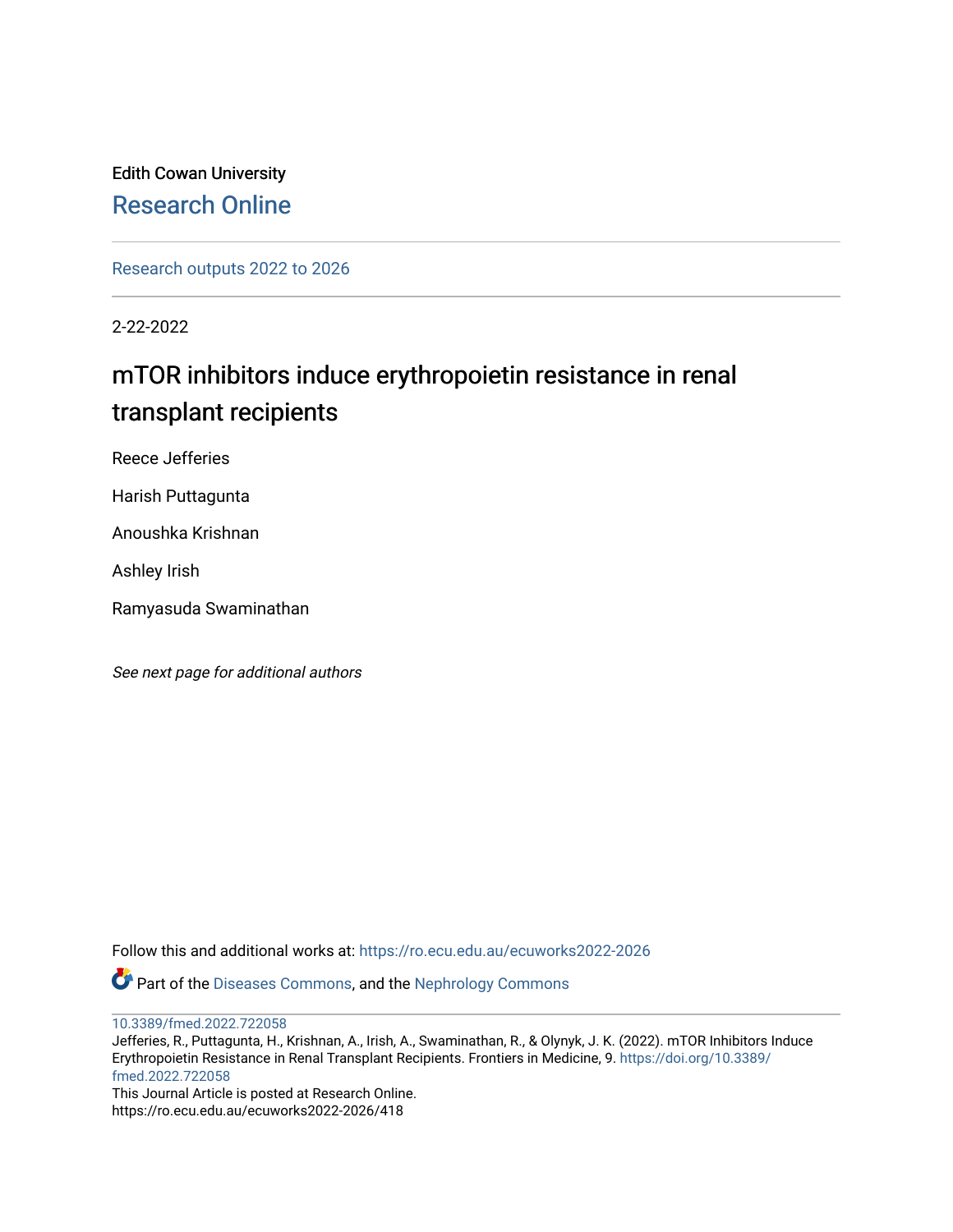#### Authors

Reece Jefferies, Harish Puttagunta, Anoushka Krishnan, Ashley Irish, Ramyasuda Swaminathan, and John K. Olynyk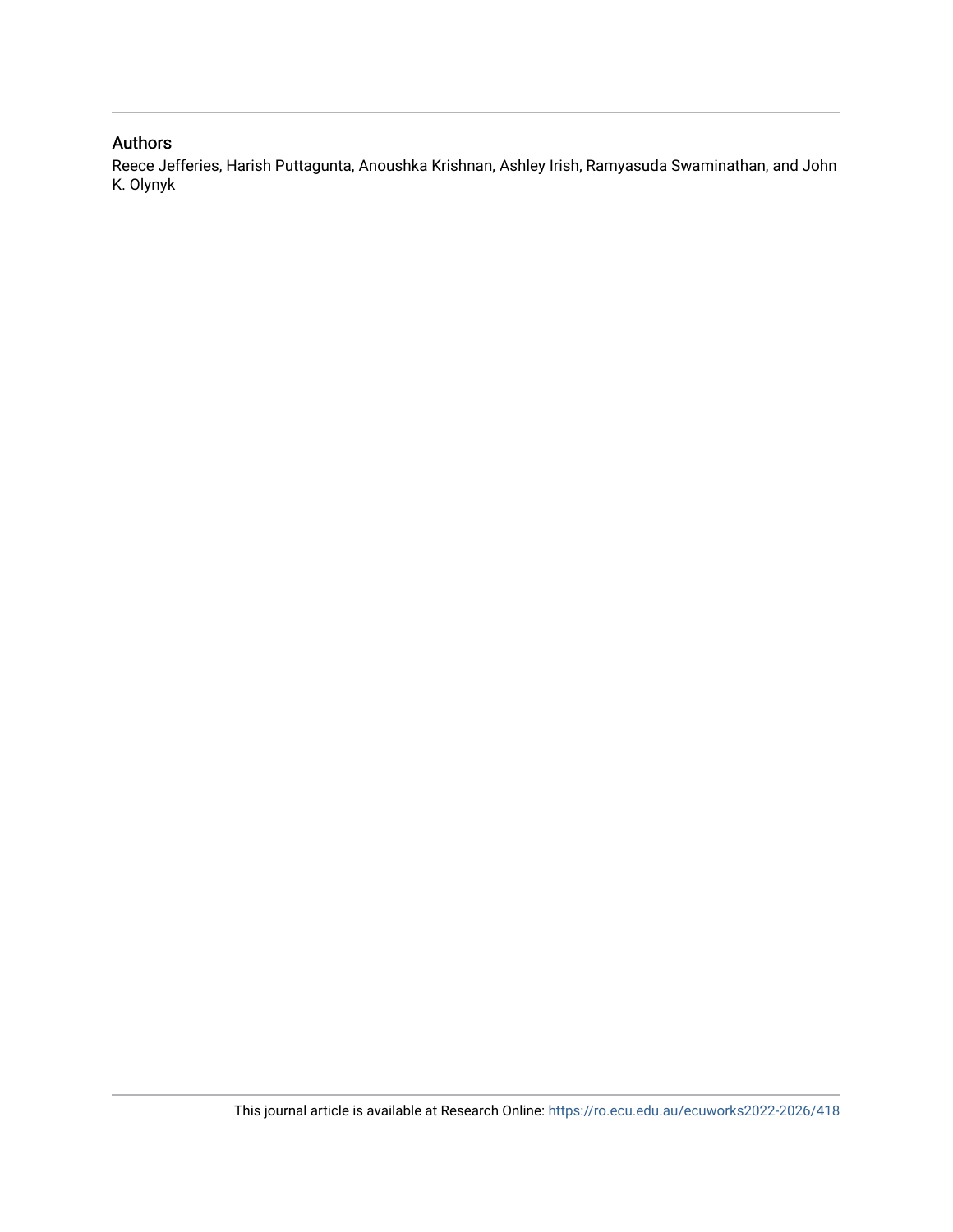



# mTOR Inhibitors Induce [Erythropoietin Resistance in Renal](https://www.frontiersin.org/articles/10.3389/fmed.2022.722058/full) Transplant Recipients

Reece Jefferies <sup>1\*</sup>, Harish Puttagunta <sup>1</sup>, Anoushka Krishnan <sup>1</sup>, Ashley Irish <sup>1</sup>, Ramyasuda Swaminathan<sup>1†</sup> and John K. Olynyk<sup>2,3†</sup>

<sup>1</sup> Department of Nephrology and Renal Transplant, Fiona Stanley Hospital, Perth, WA, Australia, <sup>2</sup> Department of Gastroenterology, Fiona Stanley Hospital, Perth, WA, Australia, <sup>3</sup> School of Medical and Health Sciences, Edith Cowan University, Joondalup, WA, Australia

Aim: To elucidate the role of mTOR inhibitors on iron, hepcidin and erythropoietin-mediated regulation of hemopoiesis in stable renal transplant recipients (RTR).

#### **OPEN ACCESS**

#### Edited by:

Yogesh M. Scindia, University of Florida, United States

#### Reviewed by:

Gaurav Gupta, Virginia Commonwealth University, United States Nikola Stefanović, University of Niš, Serbia

#### \*Correspondence:

Reece Jefferies [reece.jefferies@health.wa.gov.au](mailto:reece.jefferies@health.wa.gov.au)

†These authors have contributed equally to this work and share senior authorship

#### Specialty section:

This article was submitted to Nephrology, a section of the journal Frontiers in Medicine

Received: 08 June 2021 Accepted: 27 January 2022 Published: 22 February 2022

#### Citation:

Jefferies R, Puttagunta H, Krishnan A, Irish A, Swaminathan R and Olynyk JK (2022) mTOR Inhibitors Induce Erythropoietin Resistance in Renal Transplant Recipients. Front. Med. 9:722058. doi: [10.3389/fmed.2022.722058](https://doi.org/10.3389/fmed.2022.722058) **Background:** Impaired hemopoiesis is common following renal transplantation managed using mTOR inhibitors. The mechanisms responsible are uncertain but include direct effects on iron, hepcidin or erythropoietin-mediated hemopoiesis.

Methods: We conducted a single center prospective case-control study of 26 adult RTR with stable allograft function. RTR received stable mTOR dosing (cases, 11/26 [42%]) or stable tacrolimus dosing (controls, 15/26 [58%]). Baseline demographics, full blood count, renal function, iron studies, hepcidin-25, Interleukin-6 (IL-6) and erythropoietin (EPO) levels were determined.

**Results:** There were no differences in age, gender or allograft function. Mean daily sirolimus dose for cases was 1.72 mg, with mean trough level of 8.46 ng/mL. Mean daily tacrolimus dose for controls was 4.3 mg, with mean trough level of 5.8 ng/mL. There were no differences in mean hemoglobin (143 vs. 147 g/L;  $p = 0.59$ ), MCV (88 vs. 90 fL;  $p = 0$ 0.35), serum ferritin (150 vs. 85.7  $\mu$ g/L;  $p = 0.06$ ), transferrin saturation (26 vs. 23.3%;  $p = 0.46$ ), IL-6 (11 vs. 7.02 pg/ml;  $p = 0.14$ ) or hepcidin-25 (3.62 vs. 3.26 nM;  $p =$ 0.76) between the groups. EPO levels were significantly higher in the group receiving mTOR therapy (16.8 vs. 8.49 IU/L;  $p = 0.028$ ). On logistic regression analysis EPO level was the only variable that had a significant impact providing an odds ratio of 0.84 (95%CI 0.66–0.98). The area under the receiver operator characteristic curve (ROC) for the analysis was 0.77 (95%CI 0.54–0.94) with  $p = 0.04$ .

**Conclusion:** Higher levels of EPO in the absence of deranged iron biochemistry or hepcidin-25 levels suggest that EPO resistance rather than impaired iron metabolism may contribute to the impaired hemopoiesis previously demonstrated in RTR on mTOR therapy.

Keywords: renal transplant, mTOR inhibitor, anemia, iron deficiency, hepcidin, erythropoietin, erythropoietin resistance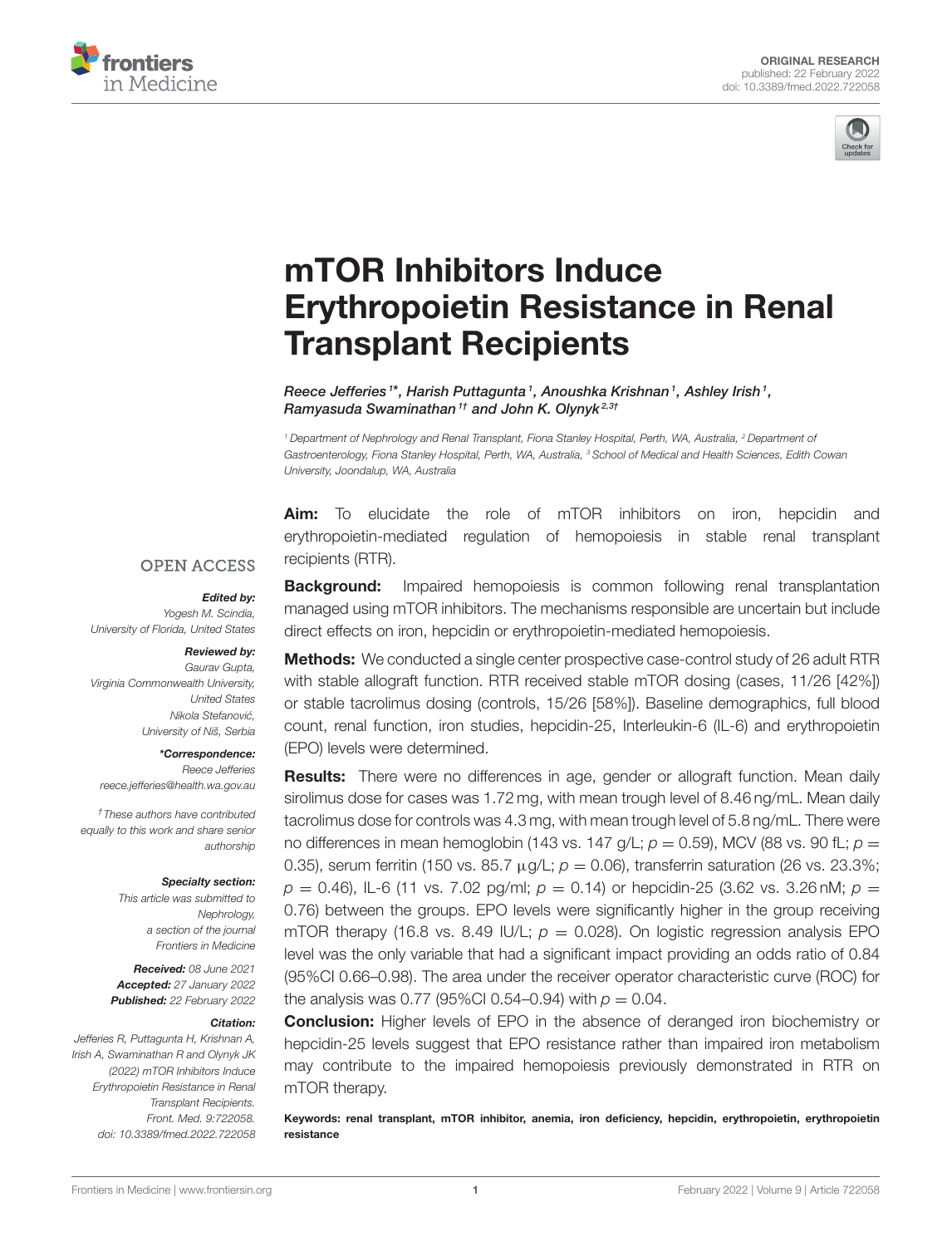## INTRODUCTION

Anemia occurs in 13–70% of individuals [\(1–](#page-6-0)[3\)](#page-6-1) following renal transplantation. Potential contributors to anemia include impaired graft function, drugs, inflammation, infection, iron deficiency and rejection. Mammalian target of rapamycin (mTOR) inhibitors have been shown to impair haemopoiesis and cause microcytosis [\(4,](#page-6-2) [5\)](#page-6-3). The anti-proliferative effect of this class of drugs is evidenced by the leukopenia and thrombocytopenia associated with their use [\(6\)](#page-6-4). The mechanism by which mTOR inhibitors exert their effects on red blood cells is uncertain. Thanaut et al. suggested that sirolimus induced anemia (SIA) is most likely due to an inflammatory state [\(7\)](#page-6-5), plausible on the basis of the known effects of inflammation on iron bioavailability and hepcidin production. Hepcidin is a 25 amino acid peptide, produced by hepatocytes, and which acts as a negative regulator of iron release from cells by binding to ferroportin, resulting in its internalization and degradation [\(8\)](#page-6-6). Hepcidin gene inactivation results in iron overload [\(9\)](#page-6-7) whilst over-expression results in severe iron deficiency anemia [\(10\)](#page-6-8). Inflammation can increase hepcidin levels, primarily mediated through increased production of interleukin 6 (IL-6), which binds to the gp130 protein receptor complex causing phosphorylation of signal transducer and activation of transcription 3 (STAT3) which then promotes hepcidin transcription [\(11,](#page-6-9) [12\)](#page-6-10). Other studies suggest that SIA is independent of drug anti-proliferative effects and that iron homeostasis maybe directly affected by sirolimus as opposed to the development of an inflammatory state [\(13\)](#page-6-11). A final mechanism proposes the development of erythropoietin (EPO) resistance induced by mTOR inhibitors as a potential cause of SIA [\(14](#page-6-12)[–16\)](#page-6-13).

The aim of our study was to elucidate the role of mTOR inhibitors on iron, hepcidin and erythropoietinmediated regulation of hemopoiesis in stable renal transplant recipients (RTR).

## METHODS

#### Study Design and Patient Selection

We conducted a single-center, prospective case-control study of 26 adult RTR conducted between 2016 and 2019. RTR were on stable mTOR inhibitor (cases, 11/26 [42%]) or tacrolimus dosing (controls, 15/26 [58%]). Patients were recruited opportunistically through routine follow-up clinics following renal transplant. Inclusion criteria for cases were: age >18 years, >1 year post renal transplant on either sirolimus or everolimus, estimated glomerular filtration rate (eGFR) >45 ml/min and no evidence of biopsy proven rejection in the preceding 12 months. Controls received tacrolimus instead of an mTOR inhibitor. Exclusion criteria were: age <18 or >80 years, other causes of anemia such as gastrointestinal bleeding and the presence of active non-skin malignancies. The study was approved by the South Metropolitan Health Service Human Research Ethics Committee and all patients provided written informed consent before participation. Laboratory tests for the study were conducted as part of routine clinical care, except hepcidin, EPO and IL-6 assays which were not routine.

#### Data Collection

Baseline demographic data were collected from electronic health records and included age, gender, type of transplant, reason for transplant, years since transplant, immunosuppressive regimen with total daily dose and reason for use of mTOR inhibitor. Co-morbidities and reasons for an active inflammatory state were also recorded. No cases or controls received iron or erythropoietin supplementation in the preceding 12 months.

The preferred maintenance immunosuppression postrenal transplant at our institution is triple therapy with prednisolone, tacrolimus and mycophenolate mofetil (MMF). Non-melanoma skin cancers and early allograft nephropathy are the most common reasons for switching tacrolimus to an mTOR inhibitor. 7/11 (64%) cases were using mTOR inhibitors due to non-melanoma skin cancers, with 2 of these 7 also having a history of additional solid organ malignancies. The remaining 4/11 (36%) were using mTOR inhibitors due to early allograft nephropathy with calcineurin inhibitors. Immunosuppressive regimens were variable for cases; 7/11 (64%) patients were on three agents (prednisolone, MMF and mTOR inhibitor for most), 2/11 (18%) were on two agents (mTOR inhibitor plus prednisolone or MMF) and 2/11 (18%) were on sirolimus monotherapy. Immunosuppressive regimens for controls consisted of three agents for 12/15 (80%) whilst 3/15 (20%) were on prednisolone and tacrolimus only.

Laboratory data included hemoglobin (Hb), mean cell volume (MCV), iron studies (serum iron, ferritin, transferrin and Tsats), creatinine, eGFR, hepcidin-25, EPO and IL-6 levels. eGFR was calculated using the CKD-EPI equation at our institution [\(17\)](#page-6-14), a reported eGFR >90 ml/min was entered as 90 ml/min for the purpose of data tabulation. All laboratory data for each individual patient were from the same venepuncture.

Serum IL-6 levels were measured by ELISA according to the manufacturer's instructions (Human IL-6 Quantikine HS ELISA kit, R&D Systems, Inc. Minneapolis, USA). The assay had a sensitivity of 0.039 pg/mL [\(18\)](#page-6-15).

Hepcidin was isolated from serum using a solid phase extraction approach, and measured by liquid chromatographyquadrupole time-of-flight mass spectrometry (LC-qTOF-MS), using a Waters Xevo XS Mass Spectrometer (Waters, Manchester, UK). Quantitation of the hepcidin was by measurement of the accurate mass [M+5H]5+ ion, against a synthetic hepcidin-25 heavy isotope standard (Peptides International, Kentucky, USA) as previously described [\(19–](#page-6-16)[21\)](#page-6-17).

#### Statistical Analysis

Data are presented as mean and median values, with standard deviation (SD) and interquartile range (IQR), as appropriate. Case and control data passed normality testing using Anderson-Darling and D'Agostino-Pearson tests. Groups were compared using unpaired t-tests and results were considered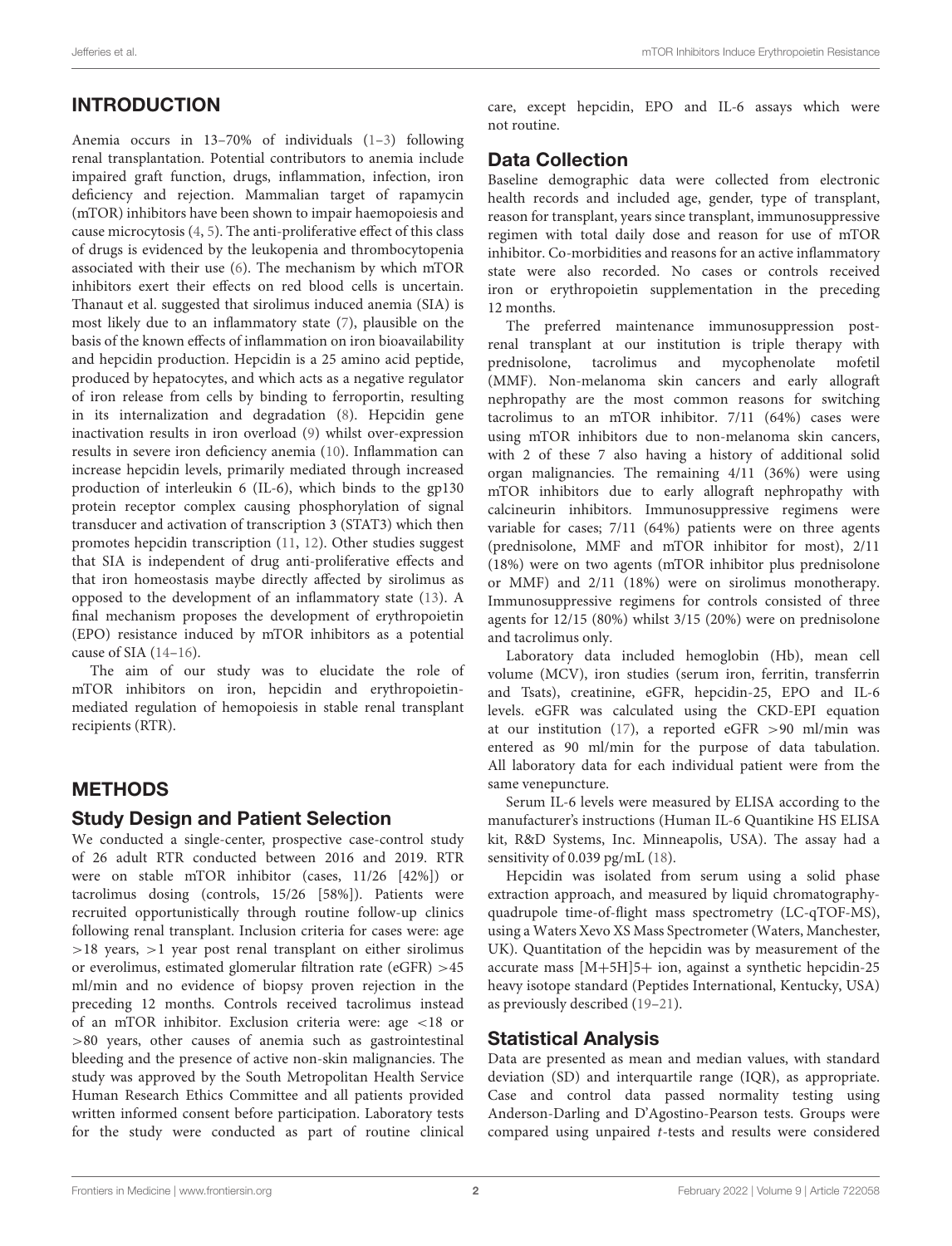#### <span id="page-4-0"></span>TABLE 1 | Characteristics of RTR subjects included in study.

|                                       | mTOR inhibitor based regimen       |    |                          |      | Tacrolimus based regimen           |    |                                                 |      | p-value |
|---------------------------------------|------------------------------------|----|--------------------------|------|------------------------------------|----|-------------------------------------------------|------|---------|
|                                       | <b>Male</b><br>6<br>Cadaveric<br>4 |    | Female<br>5<br>Live<br>⇁ |      | <b>Male</b><br>8<br>Cadaveric<br>8 |    | Female<br>$\overline{\phantom{0}}$<br>Live<br>7 |      |         |
| Gender                                |                                    |    |                          |      |                                    |    |                                                 |      |         |
| Type of transplant                    |                                    |    |                          |      |                                    |    |                                                 |      |         |
|                                       |                                    |    |                          |      |                                    |    |                                                 |      |         |
|                                       | Age (years)                        | 54 | 59                       | 15.3 | 30                                 | 49 | 52                                              | 12.4 | 14      |
| eGFR<br>(mL/min/1.73 m <sup>2</sup> ) | 69                                 | 62 | 14.8                     | 34   | 73                                 | 77 | 18.4                                            | 25   | 0.55    |
| Years<br>post-transplant              | 9                                  | 8  | 4.9                      | 4    | 3.5                                | 2  | 2.7                                             | 5    | < 0.001 |

significant if the  $p$ -value was <0.05. Logistic regression analysis was performed (Prism 9.1, GraphPad Software).

## RESULTS

#### Patient Population

There were no differences between cases and controls in terms of age, gender or allograft function (**[Table 1](#page-4-0)**). Characteristics of renal transplants in each group are described in **[Table 1](#page-4-0)**. Details of mTOR inhibitor and tacrolimus use, including daily doses and mean trough levels, is summarized in **[Table 2](#page-4-1)**. Cases were significantly longer post-transplant than controls (9 vs. 3 years; p  $= 0.001$ ).

Two cases had underlying inflammatory states; one had chronic Mycobacterium avium complex infection on therapy and a second had colitis 1 week prior to venepuncture.

## Red Blood Cell Indices, Iron Studies, Hepcidin, and IL-6

The mean Hb and MCV levels for both cases and controls were within the reference range and there were no significant differences between the two groups (**[Table 3](#page-5-0)**). There were no significant differences for serum ferritin, transferrin saturation, hepcidin-25 or IL-6 levels between the two groups (**[Tables 3](#page-5-0)**, **[4](#page-5-1)**). The mean EPO levels were significantly higher in the mTOR inhibitor group compared with controls (16.8 vs. 8.49 IU/L, p  $= 0.028$ ). A logistic regression analysis was performed using mTOR use (yes/no), Hb and EPO levels as the variables. EPO level was the only variable that had a significant impact on the model providing an odds ratio of 0.84 (95%CI 0.66–0.98). The area under the receiver operator characteristic curve (ROC) for the analysis was 0.77 (95%CI 0.54–0.94) with  $p = 0.04$ .

## **DISCUSSION**

Several mechanisms have been suggested to underly the impaired hemopoiesis observed in RTR receiving mTOR inhibitor therapy. These include inflammation, impaired iron or hepcidin metabolism, and dysregulated erythropoietin metabolism. Whilst subjects in our study receiving mTOR inhibitor or tacrolimus therapy had similar hematologic parameters, serum iron biochemistry, renal function, hepcidin and IL-6 levels, we <span id="page-4-1"></span>TABLE 2 | Details of mTOR inhibitor and tacrolimus use.

|                              | Sirolimus based<br>regimen | <b>Everolimus</b><br>based<br>regimen | <b>Tacrolimus</b><br>based<br>regimen |
|------------------------------|----------------------------|---------------------------------------|---------------------------------------|
| No. of subjects              | 9                          | 2                                     | 15                                    |
| Mean daily dose<br>(mq)      | 1.72                       |                                       | 4.3                                   |
| Mean trough level<br>(nq/mL) | 8.46                       | 2.2                                   | 5.8                                   |

observed that those receiving mTOR inhibitors had higher levels of EPO, suggesting that EPO resistance is induced by mTOR inhibitor treatment. In both groups eGFR was maintained suggesting elevated EPO was not explained by declining renal function. In our study, the elevated EPO production was able to compensate and preserve hemopoiesis. Previous studies have demonstrated that microcytosis or anemia are induced in mTOR inhibitor-treated subjects [\(7,](#page-6-5) [13–](#page-6-11)[15,](#page-6-18) [22–](#page-6-19) [24\)](#page-6-20). EPO is also known to inhibit hepcidin production [\(25–](#page-6-21) [28\)](#page-6-22). The presence of similar hepcidin levels in the mTOR and tacrolimus groups, despite the elevated EPO levels in the former, suggests that the effects of EPO are probably direct and not mediated via changes in hepcidin production. In vitro studies have demonstrated that mTOR inhibitors induce microcytosis, possibly due to inhibition of erythroid precursors [\(22,](#page-6-19) [23\)](#page-6-23) and that these effects are not overcome by increasing available iron in the culture environment [\(23\)](#page-6-23). This microcytosis is reversed by withdrawal of mTOR inhibitors [\(7,](#page-6-5) [13,](#page-6-11) [15\)](#page-6-18).

Chronic inflammation has been implicated in the causation of microcytic anemia secondary to sirolimus. Thanaut et al. observed elevations in ferritin and CRP in patients on sirolimus which fell after withdrawal of the drug [\(7\)](#page-6-5). A subset analysis in the same study demonstrated elevated IL-6 and TNF∝ measurements that fell with sirolimus withdrawal in six patients. Sirolimus trough levels were higher than those seen in our study. Przybylowski et al. reported elevated hepcidin and IL-6 levels in orthotopic heart transplant patients treated with mTOR inhibitors and suggested that chronic inflammation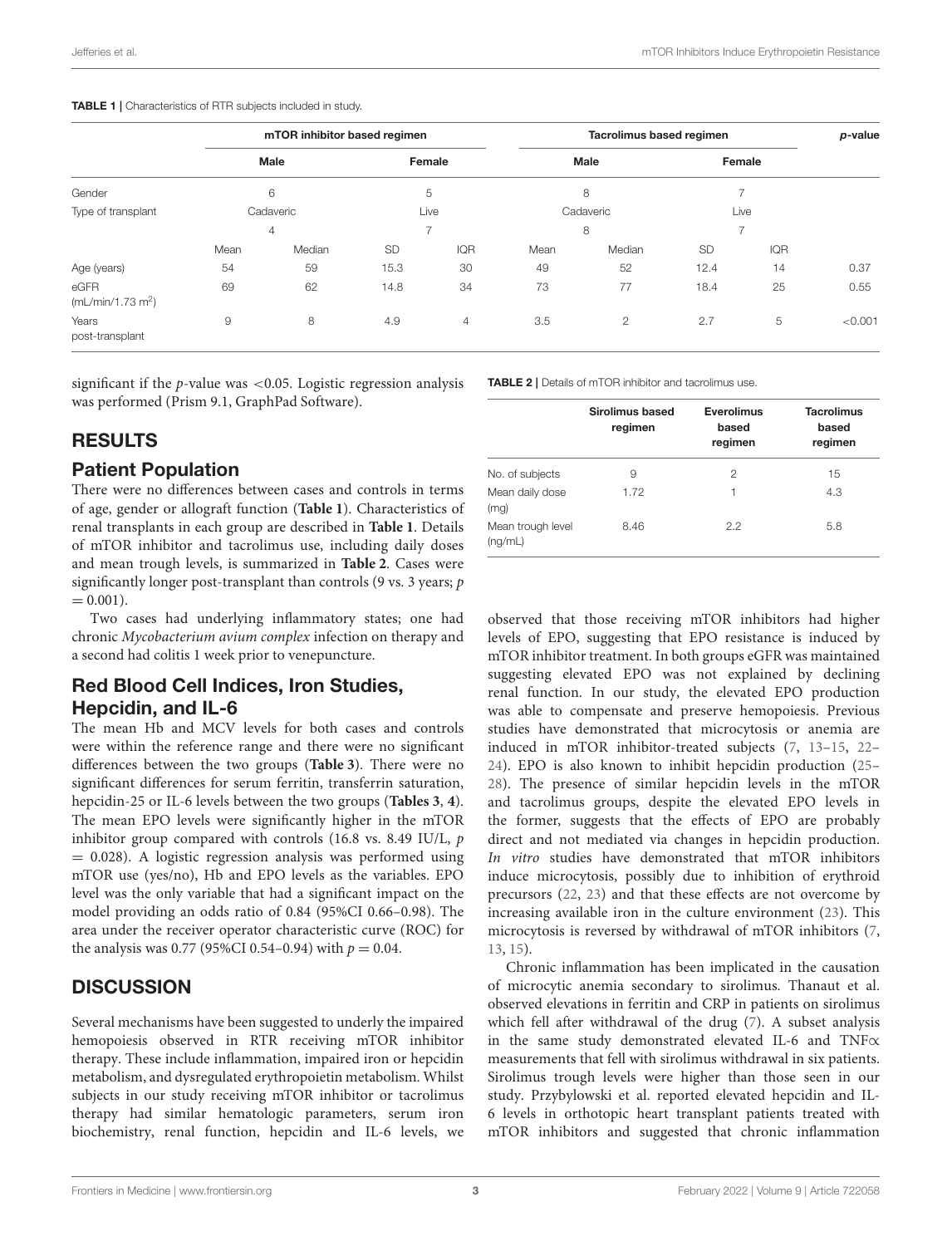#### <span id="page-5-0"></span>TABLE 3 | Red blood cell indices and iron study parameters.

|                      | mTOR inhibitor based regimen |               |           |            | Tacrolimus based regimen |               |           |      | p-value |
|----------------------|------------------------------|---------------|-----------|------------|--------------------------|---------------|-----------|------|---------|
|                      | Mean                         | <b>Median</b> | <b>SD</b> | <b>IQR</b> | Mean                     | <b>Median</b> | <b>SD</b> | IQR  |         |
| $Hb$ (g/L)           | 143                          | 142           | 19.5      | 30         | 147                      | 142.5         | 19.6      | 21   | 0.59    |
| MCV (fL)             | 88                           | 87            | 6.9       | 10         | 90.4                     | 90            | 5.9       | 3    | 0.35    |
| Ferritin $(\mu g/L)$ | 150                          | 116           | 111       | 162        | 85.7                     | 73.5          | 53.9      | 90.4 | 0.06    |
| <b>Transferrin</b>   | 27.3                         | 29.2          | 5.6       | 9.9        | 31                       | 30.5          | 5.1       | 8.4  | 0.09    |
| Tsats $(\%)$         | 26                           | 26            | 7.6       | 13         | 23.3                     | 23            | 9.8       | 17   | 0.46    |

<span id="page-5-1"></span>TABLE 4 | EPO, hepcidin and IL-6 levels.

|                  | mTOR inhibitor based regimen |        |           |            | Tacrolimus based regimen |               |           |            | p-value |
|------------------|------------------------------|--------|-----------|------------|--------------------------|---------------|-----------|------------|---------|
|                  | Mean                         | Median | <b>SD</b> | <b>IQR</b> | Mean                     | <b>Median</b> | <b>SD</b> | <b>IQR</b> |         |
| EPO (IU/L)       | 16.8                         | 11.8   | 13.1      | 9.6        | 8.49                     | 8.5           | 3.94      | 5.2        | 0.028   |
| Hepcidin-25 (nM) | 3.62                         | 3.20   | 2.84      | Ο          | 3.26                     | 2.6           | 2.89      | 4.8        | 0.76    |
| $IL-6$ (pg/mL)   |                              | 8.5    | 6.4       | 7.65       | 7.02                     | 5.11          | 6.65      | 4.7        | 0.14    |

and increased hepcidin production may be responsible for functional iron deficiency in these patients [\(29\)](#page-7-0). This study had significant confounding variables, including older age, lower eGFR and higher BNP levels in mTOR inhibitor group. A prospective randomized study by Maiorano et al. produced results consistent with our observations, demonstrating that prohepcidin levels were similar in patients on sirolimus vs. cyclosporin, despite the presence of microcytic anemia in the sirolimus patients, which was not improved with oral iron supplementation [\(13\)](#page-6-11). However, prohepcidin levels correlate poorly with total body iron status in comparison with mature hepcidin-25 [\(30\)](#page-7-1). A 2021 pediatric case-control study found no difference in IL-6, hepcidin or ferritin levels in 17 children with tuberous sclerosis complex treated with everolimus compared to 47 controls [\(23\)](#page-6-23). IL-6 levels were also measured in the patients prior to commencing everolimus and at 3, 6 and 12 months with no significant elevation with introduction of everolimus [\(23\)](#page-6-23). IL-6 levels were similarly elevated in both our treatment groups, compared to data derived from healthy adults [\(31\)](#page-7-2), indicating similar levels of inflammation and suggesting this pathway does not contribute to impaired hemopoiesis.

mTOR inhibitors have been shown to inhibit the EPO signaling pathway at the level of EPO receptor signaling [\(32\)](#page-7-3). In the presence of EPO, the EPO receptor activates multiple phosphorylating enzymes, including phosphoinositide 3-kinase (PI 3-K) which leads to eventual activation of P70S6 kinase with subsequent protein synthesis and cell proliferation [\(32\)](#page-7-3). mTOR inhibitors are potent inhibitors of P70S6 kinase [\(33–](#page-7-4)[35\)](#page-7-5). This direct effect on the EPO pathway may explain the previously demonstrated effect of mTOR inhibitors on red cell indices that are disproportionate to their effects on other aspects of bone marrow function. Augustine et al. provided data in support of mTOR inhibitor-induced EPO resistance, demonstrating a fall in EPO resistance when switching 25 stable RTR from sirolimus to MMF (erythropoietin:Hb ratio 2.7 on sirolimus, to 1.2 on MMF (where Hb was measured in g/dL) [\(14\)](#page-6-12). Our study confirms and extends the observations of Augustine et al., demonstrating elevated EPO levels in the mTOR inhibitor group with similar Hb to the tacrolimus group.

Our study is limited by the small sample size in both our cases and controls and the variable use of sirolimus and everolimus in our cases. The different immunosuppressive regimens used in each group and the two cases of active inflammation in our mTOR inhibitor group are potentially confounding variables that reflect real-world practice with these complex patients. The absence of anemia and microcytosis in this cohort requires these results to be extrapolated to be applied to this cohort as an explanation for this phenomenon. This may have been due to sample size, duration of drug exposure or the target levels achieved being below a threshold for effect. Cases were significantly longer post-transplant than controls which may have influenced results, however, this did not result in a differences in age or allograft function.

In conclusion, higher levels of EPO in the absence of deranged iron biochemistry or hepcidin-25 levels suggest that EPO resistance rather than impaired iron metabolism may contribute to impaired haemopoiesis previously demonstrated in RTR on mTOR therapy.

## DATA AVAILABILITY STATEMENT

The raw data supporting the conclusions of this article will be made available by the authors, without undue reservation.

## ETHICS STATEMENT

The studies involving human participants were reviewed and approved by South Metropolitan Health Service Human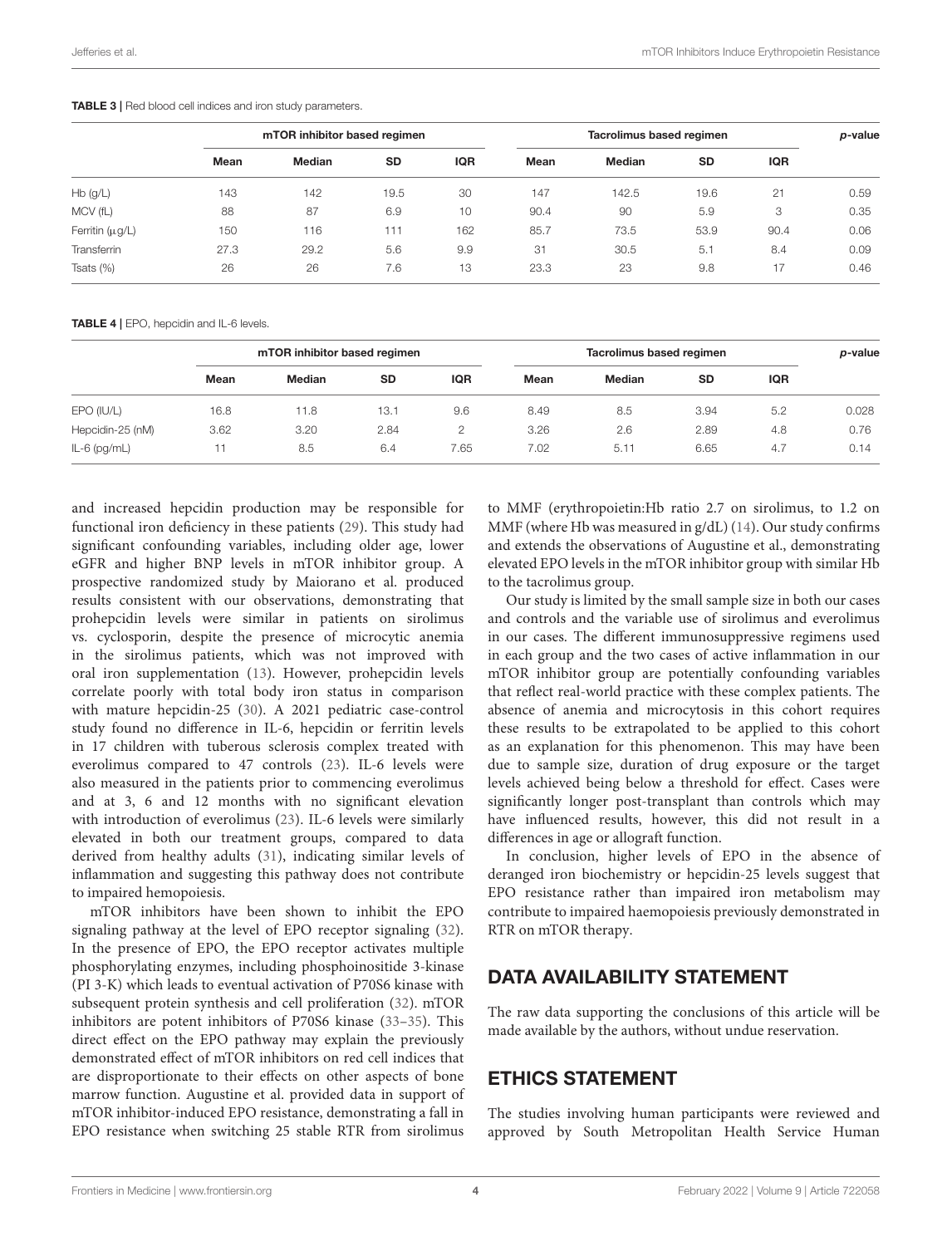Research Ethics Committee. The patients/participants provided their written informed consent to participate in this study.

#### AUTHOR CONTRIBUTIONS

HP, JO, AK, AI, and RS designed the study and recruited participants. RJ was responsible for data collection and tabulation and authored the manuscript. JO performed statistics. All authors contributed to interpretation of the data and editing of the manuscript.

#### **REFERENCES**

- <span id="page-6-0"></span>1. Vanrenterghem Y, Ponticelli C, Morales JM, Abramowicz D, Baboolal K, Eklund B, et al. Prevalence and management of anemia in renal transplant recipients: a European survey. Am J Transplant. (2003) 3:835–45. doi: [10.1034/j.1600-6143.2003.00133.x](https://doi.org/10.1034/j.1600-6143.2003.00133.x)
- 2. Winkelmayer WC, Chandraker A, Alan Brookhart M, Kramar R, Sunder-Plassmann G. A prospective study of anaemia and long-term outcomes in kidney transplant recipients. Nephrol Dial Transplant. (2006) 21:3559–66. doi: [10.1093/ndt/gfl457](https://doi.org/10.1093/ndt/gfl457)
- <span id="page-6-1"></span>3. Yorgin PD, Scandling JD, Belson A, Sanchez J, Alexander SR, Andreoni KA. Late post-transplant anemia in adult renal transplant recipients. An under-recognized problem? Am J Transplant. (2002) 2:429. doi: [10.1034/j.1600-6143.2002.20506.x](https://doi.org/10.1034/j.1600-6143.2002.20506.x)
- <span id="page-6-2"></span>4. Augustine JJ, Knauss TC, Schulak JA, Bodziak KA, Siegel C, Hricik DE. Comparative effects of sirolimus and mycophenolate mofetil on erythropoiesis in kidney transplant patients. Am J Transplant. (2004) 4:2001-6. doi: [10.1111/j.1600-6143.2004.00612.x](https://doi.org/10.1111/j.1600-6143.2004.00612.x)
- <span id="page-6-3"></span>5. Ekberg H, Bernasconi C, Nöldeke J, Yussim A, Mjörnstedt L, Erken U, et al. Cyclosporine, tacrolimus and sirolimus retain their distinct toxicity profiles despite low doses in the Symphony study. Nephrol Dial Transplant. (2010) 25:2004–10. doi: [10.1093/ndt/gfp778](https://doi.org/10.1093/ndt/gfp778)
- <span id="page-6-4"></span>6. Morelon E, MamzerBruneel M, Peraldi M, Kreis H. Sirolimus: a new promising immunosuppressive drug. Towards a rationale for its use in renal transplantation. Nephrol Dial Transplant. (2001) 16:18–20. doi: [10.1093/ndt/16.1.18](https://doi.org/10.1093/ndt/16.1.18)
- <span id="page-6-5"></span>7. Thaunat O, Beaumont C, Chatenoud L, Lechaton S, Mamzer-Bruneel M-F, Varet B, et al. Anemia after late introduction of sirolimus may correlate with biochemical evidence of a chronic inflammatory state. Transplantation. (2005) 80:1212–9. doi: [10.1097/01.tp.0000179106.07382.6a](https://doi.org/10.1097/01.tp.0000179106.07382.6a)
- <span id="page-6-6"></span>8. Nemeth E, Tuttle MS, Powelson J, Vaughn MB, Donovan A, Ward DM, et al. Hepcidin regulates cellular iron efflux by binding to ferroportin and inducing its internalization. Science. (2004) 306:2090. doi: [10.1126/science.1104742](https://doi.org/10.1126/science.1104742)
- <span id="page-6-7"></span>9. Nicolas G, Bennoun M, Devaux I, Beaumont C, Grandchamp B, Kahn A, et al. Lack of hepcidin gene expression and severe tissue iron overload in upstream stimulatory factor 2 (USF2) knockout mice. Proc Natl Acad Sci USA. (2001) 98:8780. doi: [10.1073/pnas.151179498](https://doi.org/10.1073/pnas.151179498)
- <span id="page-6-8"></span>10. Nicolas G, Bennoun M, Porteu A, Mativet S, Beaumont C, Grandchamp B, et al. Severe iron deficiency anemia in transgenic mice expressing liver hepcidin. Proc Natl Acad Sci USA. (2002) 99:4596. doi: [10.1073/pnas.072632499](https://doi.org/10.1073/pnas.072632499)
- <span id="page-6-9"></span>11. Schmidt PJ. Regulation of Iron Metabolism by Hepcidin under Conditions of Inflammation. J Biol Chem. (2015) 290:18975. doi: [10.1074/jbc.R115.650150](https://doi.org/10.1074/jbc.R115.650150)
- <span id="page-6-10"></span>12. Wrighting DM, Andrews NC. Interleukin-6 induces hepcidin expression through STAT3. Blood. (2006) 108:3204. doi: [10.1182/blood-2006-06-027631](https://doi.org/10.1182/blood-2006-06-027631)
- <span id="page-6-11"></span>13. Maiorano PA, Stallone PG, Schena PA, Infante PB, Pontrelli PP, Schena PF, et al. Sirolimus interferes with iron homeostasis in renal transplant recipients. Transplantation. (2006) 82:908–12. doi: [10.1097/01.tp.0000235545.49391.1b](https://doi.org/10.1097/01.tp.0000235545.49391.1b)
- <span id="page-6-12"></span>14. Augustine JJ, Rodriguez AV, Padiyar AA, Bodziak EK, Schulak EJ, Hricik ED. Reduction in erythropoietin resistance after conversion from sirolimus to enteric coated mycophenolate sodium. Transplantation. (2008) 86:548–53. doi: [10.1097/TP.0b013e3181814a96](https://doi.org/10.1097/TP.0b013e3181814a96)

#### FUNDING

This project received funding from a Spinnaker Health Research Foundation grant.

#### ACKNOWLEDGMENTS

The authors would like to thank Joel Gummer, Edith Cowan University, for his assistance in performing the hepcidin assay and Trevor Mori, University of Western Australia, for his assistance in performing the IL-6 assay.

- <span id="page-6-18"></span>15. Sofroniadou S, Kassimatis T, Goldsmith D. Anaemia, microcytosis and sirolimus—is iron the missing link? Nephrol Dial Transplant. (2010) 25:1667– 75. doi: [10.1093/ndt/gfp674](https://doi.org/10.1093/ndt/gfp674)
- <span id="page-6-13"></span>16. Nguyen LS, Vautier M, Allenbach Y, Zahr N, Benveniste O, Funck-Brentano C, et al. Sirolimus and mTOR inhibitors: a review of side effects and specific management in solid organ transplantation. Drug Safety. (2019) 42:813–25. doi: [10.1007/s40264-019-00810-9](https://doi.org/10.1007/s40264-019-00810-9)
- <span id="page-6-14"></span>17. Levey AS, Stevens LA, Schmid CH, Zhang YL, Castro AF III, Feldman HI, et al. A new equation to estimate glomerular filtration rate. Ann Intern Med[. \(2009\) 150:604–612. doi: 10.7326/0003-4819-150-9-200905050-](https://doi.org/10.7326/0003-4819-150-9-200905050-00006) 00006
- <span id="page-6-15"></span>18. Quantikine (R) HS ELISA: Human IL-6 Immunoassay. Minneapolis, MN: R&D Systems, Inc. (2015).
- <span id="page-6-16"></span>19. Gummer J, Trengove R, Pascoe EM, Badve SV, Cass A, Clarke P, et al. Association between serum hepcidin-25 and primary resistance to erythropoiesis-stimulating agents in chronic kidney disease: a secondary analysis of the HERO trial. Nephrology. (2017) 22:548–54. doi: [10.1111/nep.12815](https://doi.org/10.1111/nep.12815)
- 20. Litton E, Baker S, Erber W, Farmer S, Ferrier J, French C, et al. Hepcidin predicts response to IV iron therapy in patients admitted to the intensive care unit: a nested cohort study. J Intens Care. (2018) 6:60. doi: [10.1186/s40560-018-0328-2](https://doi.org/10.1186/s40560-018-0328-2)
- <span id="page-6-17"></span>21. Mead MK, Claus M, Litton E, Smart L, Raisis A, Rossi G, et al. Identification of The Canidae iron regulatory hormone hepcidin. Sci Rep. (2019) 9:19400. doi: [10.1038/s41598-019-55009-w](https://doi.org/10.1038/s41598-019-55009-w)
- <span id="page-6-19"></span>22. Diekmann F, Rovira J, Diaz-Ricart M, Arellano EM, Vodenik B, Jou JM, et al. mTOR inhibition and erythropoiesis: microcytosis or anaemia? Nephrol Dial Transplant. (2012) 27:537–41. doi: [10.1093/ndt/gfr318](https://doi.org/10.1093/ndt/gfr318)
- <span id="page-6-23"></span>23. Jakubowska J, Pawlik B, Wyka K, Stolarska M, Kotulska K, Józwiak S, et al. New insights into red blood cell microcytosis upon mtor inhibitor administration. Int J Mol Sci[. \(2021\) 22:6802. doi: 10.3390/ijms221](https://doi.org/10.3390/ijms22136802) 36802
- <span id="page-6-20"></span>24. Carta P, Bigazzi B, Buti E, Antognoli G, Di Maria L, Caroti L, et al. Anemia and immunosuppressive regimen in renal transplanted patients: single-center retrospective study. Transplant Proc. (2016) 48:337–9. doi: [10.1016/j.transproceed.2015.12.054](https://doi.org/10.1016/j.transproceed.2015.12.054)
- <span id="page-6-21"></span>25. Ashby DR, Gale DP, Busbridge M, Murphy KG, Duncan ND, Cairns TD, et al. Erythropoietin administration in humans causes a marked and prolonged reduction in circulating hepcidin. Haematologica. (2010) 95:505. doi: [10.3324/haematol.2009.013136](https://doi.org/10.3324/haematol.2009.013136)
- 26. Lainé F, Laviolle B, Ropert M, Bouguen G, Morcet J, Hamon C, et al. Early effects of erythropoietin on serum hepcidin and serum iron bioavailability in healthy volunteers. Eur J Appl Physiol. (2012) 112:1391–7. doi: [10.1007/s00421-011-2097-7](https://doi.org/10.1007/s00421-011-2097-7)
- 27. Pinto JP, Ribeiro S, Pontes H, Thowfeequ S, Tosh D, Carvalho F, et al. Erythropoietin mediates hepcidin expression in hepatocytes through EPOR signaling and regulation of C/EBPalpha. Blood. (2008) 111:5727. doi: [10.1182/blood-2007-08-106195](https://doi.org/10.1182/blood-2007-08-106195)
- <span id="page-6-22"></span>28. Robach P, Recalcati S, Girelli D, Campostrini N, Kempf T, Wollert KC, et al. Serum hepcidin levels and muscle iron proteins in humans injected with low- or high-dose erythropoietin. Eur J Haematol. (2013) 91:74–84. doi: [10.1111/ejh.12122](https://doi.org/10.1111/ejh.12122)